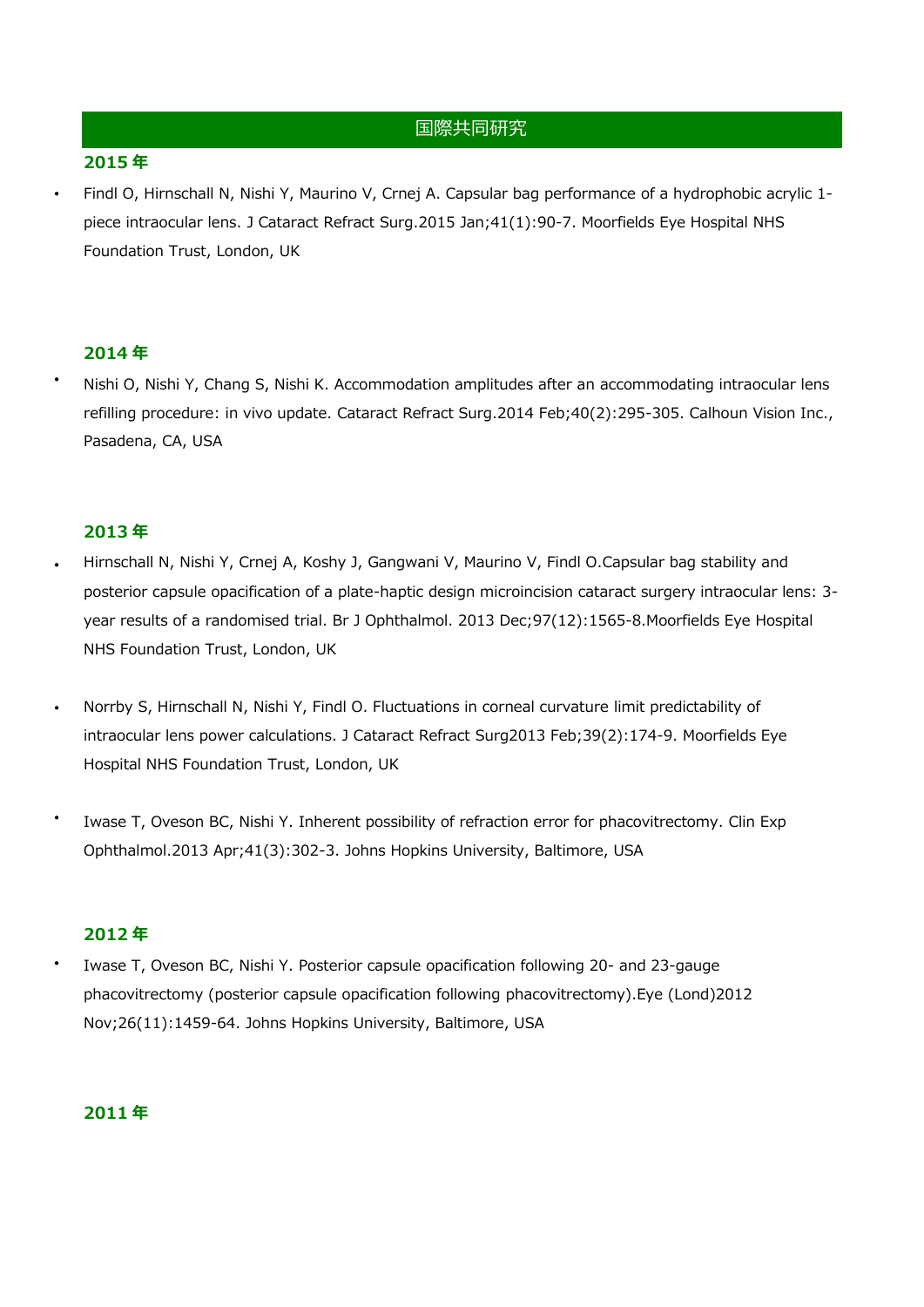- Gangwani V, Hirnschall N, Koshy J, Crnej A, Nishi Y, Maurino V, Findl O.Posterior capsule opacification and capsular bag performance of a microincision intraocular lens. J Cataract Refract Surg.2011 Nov;37(11):1988-92. Moorfields Eye Hospital NHS Foundation Trust, London, UK **・**
- Crnej A, Hirnschall N, Nishi Y, Gangwani V, Tabernero J, Artal P, Findl O.Impact of intraocular lens haptic design and orientation on decentration and tilt. J Cataract Refract Surg.2011 Oct;37(10):1768-74. Moorfields Eye Hospital NHS Foundation Trust, London, UK **・**
- Iwase T, Nishi Y, Oveson BC, Jo YJ. Hydrophobic versus double-square-edged hydrophilic foldable acrylic intraocular lens: effect on posterior capsule opacification. J Cataract Refract Surg.2011 Jun;37(6):1060- 8. Johns Hopkins University, Baltimore, USA **・**
- V.Gangwani, N.Hirnschall, J.Koshy, A.Crnej, Y.Nishi, V.Maurino, O. Findl. Posterior capsule opacification and capsular bag performance of a microincision intraocular lens. J Cataract Refract Surg.2011 Nov;37(11):1988-92. Moorfields Eye Hospital NHS Foundation Trust, London, UK **・**
- A.Crnej, N.Hirnschall, Y.Nishi,V. Gangwani, J.Tabernero, P. Artal, O.Findl. Impact of intraocular lens haptic design and orientation on decentration and tilt. J Cataract Refract Surg.2011 Oct;37(10):1768-74. Moorfields Eye Hospital NHS Foundation Trust, London, UK **・**

- Koshy JJ, Y.Nishi, N.Hirnschall, A.Crnej, V.Gangwani, V.Maurino, O.Findl. Rotational stability of a singlepiece toric acrylic intraocular lens. J Cataract Refract Surg. 2010 Oct;36(10):1665-70. Moorfields Eye Hospital NHS Foundation Trust, London, UK **・**
- Facio F, R.Kashiwabuschi, Y.Nishi, R. Leao, P.McDonnell, A.Burnett. Benign prostatic hyperplasia. Clinical treatment can complicate cataract surgery. Int Braz J Urol.2010 Sep-Oct;36(5):563-70. Johns Hopkins University, Baltimore, USA **・**
- Y.Nishi, C. Engler, Na DR, Kashiwabuchi RT, Shin YJ, Cano M, Jun AS, Chuck RS. Evaluation of phacoemulsification-induced oxidative stress and damage of cultured human corneal endothelial cells in different solutions using redox fluorometry microscopy. Acta Ophthalmol. 2010 Dec;88(8):e323-7. Johns Hopkins University, Baltimore, USA **・**
- Y.Nishi, N.Hirnschall, A.Crnej, V.Gangwani, J.Tabernero, P.Artal, O.Findl Reproducibility of intraocular lens decentration and tilt measurement using a clinical purkinje meter J Cataract Refract Surg. 36:1529- 1535. Moorfields Eye Hospital NHS Foundation Trust, London, UK **・**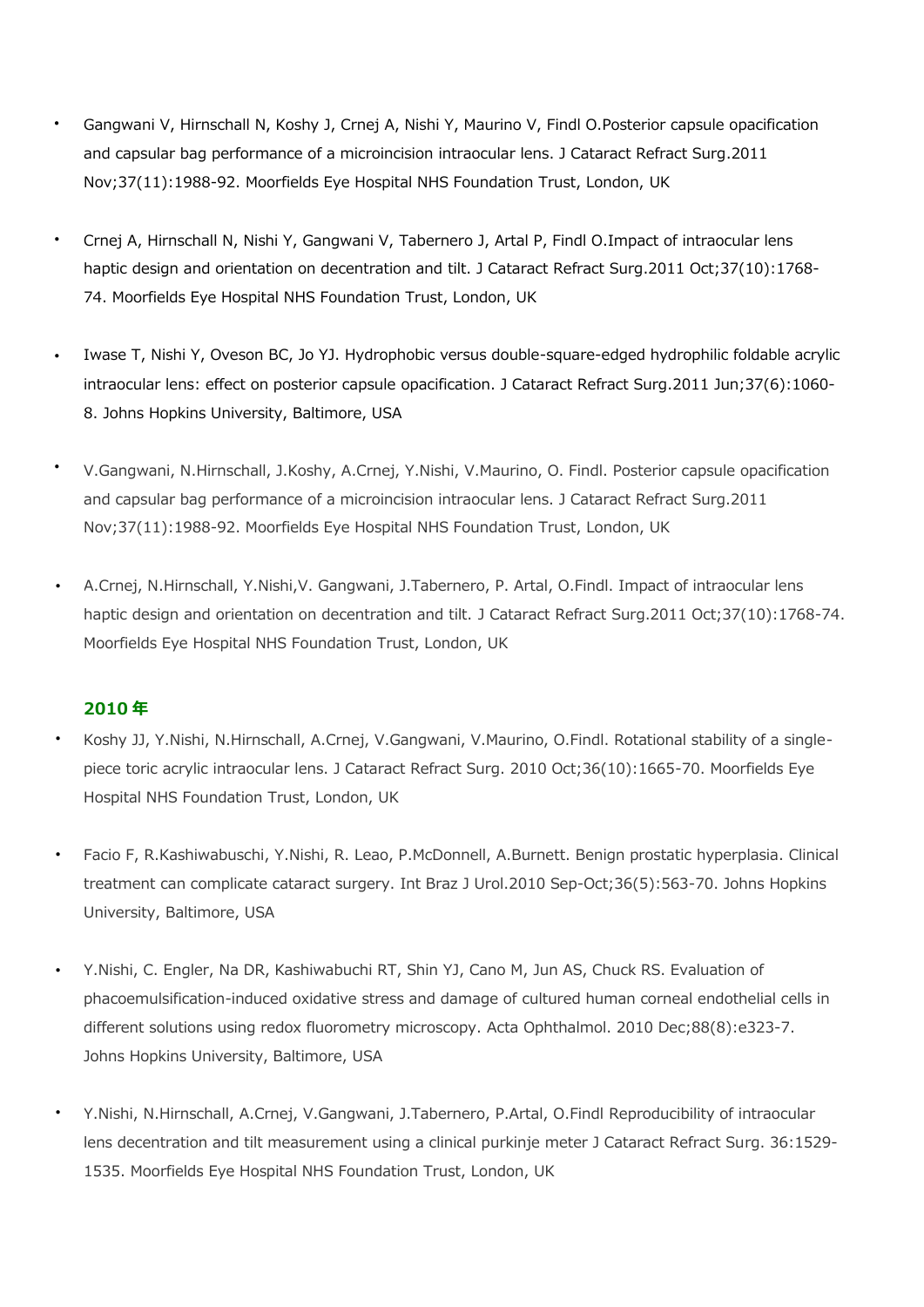### **2009 年**

- Y.J.Shin, Y.Nishi, C.Engler, et al. The effect of phacoemulsification energy on the redox state of cultured human corneal endothelial cells. Arch Ophthalmol 127:435-441. Johns Hopkins University, Baltimore, USA **・**
- Y.Nishi, K.Mireskandari, P.Khaw, O.Findl. Lens refilling to restore accommodation. J Cataract Refract Surg 35:374-382. Moorfields Eye Hospital NHS Foundation Trust, London, UK **・**
- A.Vasavada, K.Johar, M.Praveen, O.Nishi. Lens refilling to restore accommodation. Eye 23:1170-1175. Raghudeep Eye Clinic, Gujarat, India **・**

### **2008 年**

- R.Menapace, S.Sacu, M.Georgopoulos, et al. Efficacy and safety of capsular bending ring implantation to prevent posterior capsule opacification. Three-year results of a randomized clinical trial. J Cataract Refract Surg34:1318-1328. University of Vienna, Austria **・**
- O.Nishi, K.Nishi, Y.Nishi, S.Chang. Capsular bag refilling using a new accommodating intraocular lens. J Cataract Refract Surg.34:302-309. Calhoun Vision Inc,Pasadena, USA **・**

- Y.Nishi, TM.Rabsilber, IJ.Limberger, AJ.Reuland, GU.Auffarth. Influence of 360-degree enhanced optic edge design of a hydrophilic acrylic intraocular lens on posterior capsule opacification. J Cataract Refract Surg. 2007. Feb;33(2):227-31. University of Heidelberg,Germany **・**
- Y.Nishi, O.Nishi, K.Nishi, G.Auffarth. Pain reduction after epi-LASIK with a simple surgical procedure. J Cataract Refract Surg. 2007. Mar;33(3):555-7. University of Heidelberg,Germany **・**
- Reuland MS, Reuland AJ, Y.Nishi, Auffarth GU. Corneal radii and anterior chamber depth measurements using the IOLmaster versus the Pentacam. J Refract Surg. 2007 Apr;23(4):368-73. University ofHeidelberg,Germany **・**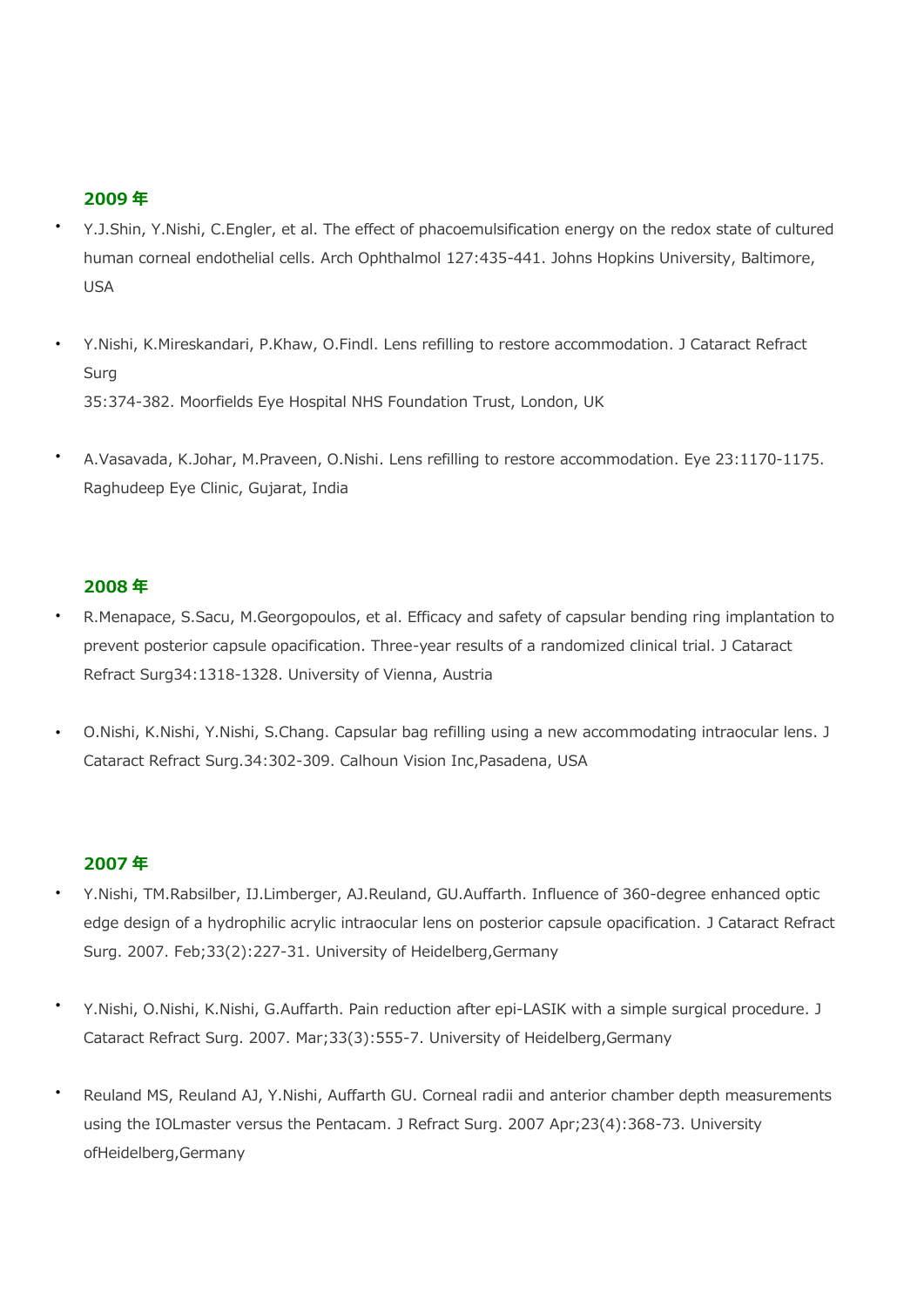### **2006 年**

- O.Nishi, K.Nishi, Y.Nishi, S.Chang. Capsular bag refilling using capsulotomy-capturing intraocular lens. Mastering Intraocular Lenses pp447-452. Calhoun Vision Inc, Pasadena, USA **・**
- O.Nishi, K.Nishi, Y.Osakabe. Evaluation of posterior capsule opacification using a new posterior view method in rabbits. Single-piece acrylic versus 3-piece acrylic intraocular lens. J Cataract Refract Surg 31:2369-2374. 東京医科大学 **・**

#### **2004 年**

O.Nishi, K.Nishi, Y.Osakabe. Effect of intraocular lenses on preventing posterior capsule opacification: Design versus material. J Cataract Refract Surg 30:2170-2176. 東京医科大学 **・**

#### **2001 年**

O. Nishi, K. Nishi, R. Menapace, J. Akura. Capsular bending ring to prevent posterior capsule opacification: 2 year follow-up. J Cataract Refract Surg 27:1359-1365 University of Vienna, Austria **・**

### **1999 年**

O.Nishi, K.Nishi, K.Wada, Y.Ohmoto. Expression of transforming growth factor (TGF)-α, TGF-β2 and interleukin 8 messenger RNA in postsurgical and cultured lens epithelial cells obtained from patients with senile cataracts. Graefe's Arch Clin Exp Ophthalmol 237:806-811. 大塚製薬(徳島) **・**

#### **1998 年**

O.Nishi, K.Nishi, R.Menapace。Capsule-bending ring for the prevention of capsular opacification: A preliminary report. Ophthalmic Surg Lasers 29:749-753. University of Vienna, Austria **・**

# **1997 年**

O.Nishi, K.Nishi, C.Mano, M.Ichihara, T.Honda. Controlling the Capsular Shape in Lens Refilling. Controlling the Capsular Shape in Lens Refilling. Arch Ophthalmol 115:507-510. メニコン(名古屋) **・**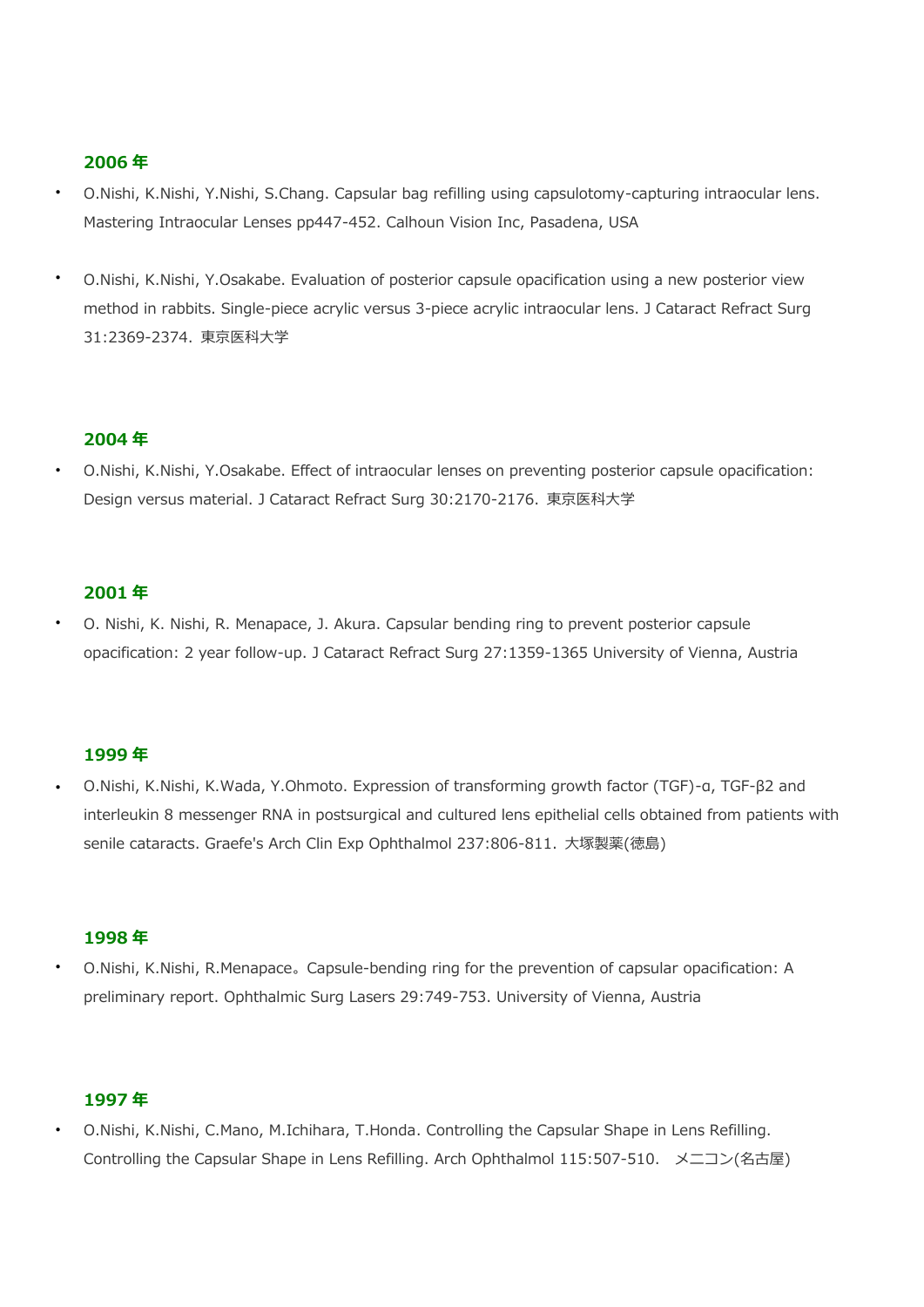O. Nishi, K. Nishi, T. Akaishi, E. Shirasawa. Detection of Cell Adhesion Molecules in Lens Epithelial Cells of Human Cataracts. Invest Ophthalmol Vis Sci 38:579-585. 参天製薬(奈良) **・**

## **1996 年**

- O.Nishi, K.Nishi, M.Imanishi, C.Mano, Y.Yamada, Y.Tada, et al. Decreased prostaglandin E2 synthesis by lens epithelial cells cultured on heparin-surface-modified poly(methyl methacrylate). J Cataract Refract Surg 22:859-862. 大阪市立総合医療センター(内科) メニコン(名古屋) **・**
- O.Nishi, K.Nishi, Y.Ohmoto. Synthesis of interleukin-1, interleukin-6, and basic fibroblast growth factor by human cataract lens epithelial cells. J Cataract Refract Surg 22:852-858. 大塚製薬(徳島) **・**
- O.Nishi, K.Nishi, T.Fujiwara, E.Shirasawa, Y.Ohmoto. Effects of the cytokines on the proliferation of and collagen synthesis by human cataract lens epithelial cells. Br J Ophthalmol 80:63-68. 大塚製薬(徳島).参 天製薬(大阪) **・**

### **1995 年**

- O.Nishi, K.Nishi, T.Fujiwara, E.Shirasawa. Types of collagen synthesised by the lens epithelial cells of human cataracts. Br J Ophthalmol 79:939-943. 参天製薬(大阪) **・**
- O.Nishi, K.Nishi, M.Imanishi, Y.Tada, E.Shirasawa. Br J Ophthalmol 79:934-938. 参天製薬(大阪),大阪市立 総合医療センター(内科) **・**
- O.Nishi, K.Nishi, T.Fujiwara, E.Shirasawa. Effects of diclofenac sodium and indomethacin on proliferation and collagen synthesis of lens epithelial cells in vitro. J Cataract Refract Surg 21:461-465. 参天製薬(大 阪) **・**

#### **1994 年**

O.Nishi, K.Nishi, Y.Ohmoto, Effect of interleukin 1 receptor antagonist on the blood-aqueous barrier after intraocular lens implantation. Br J Ophthalmol 78:917-920. Br J Ophthalmol 78:917-920 **・**